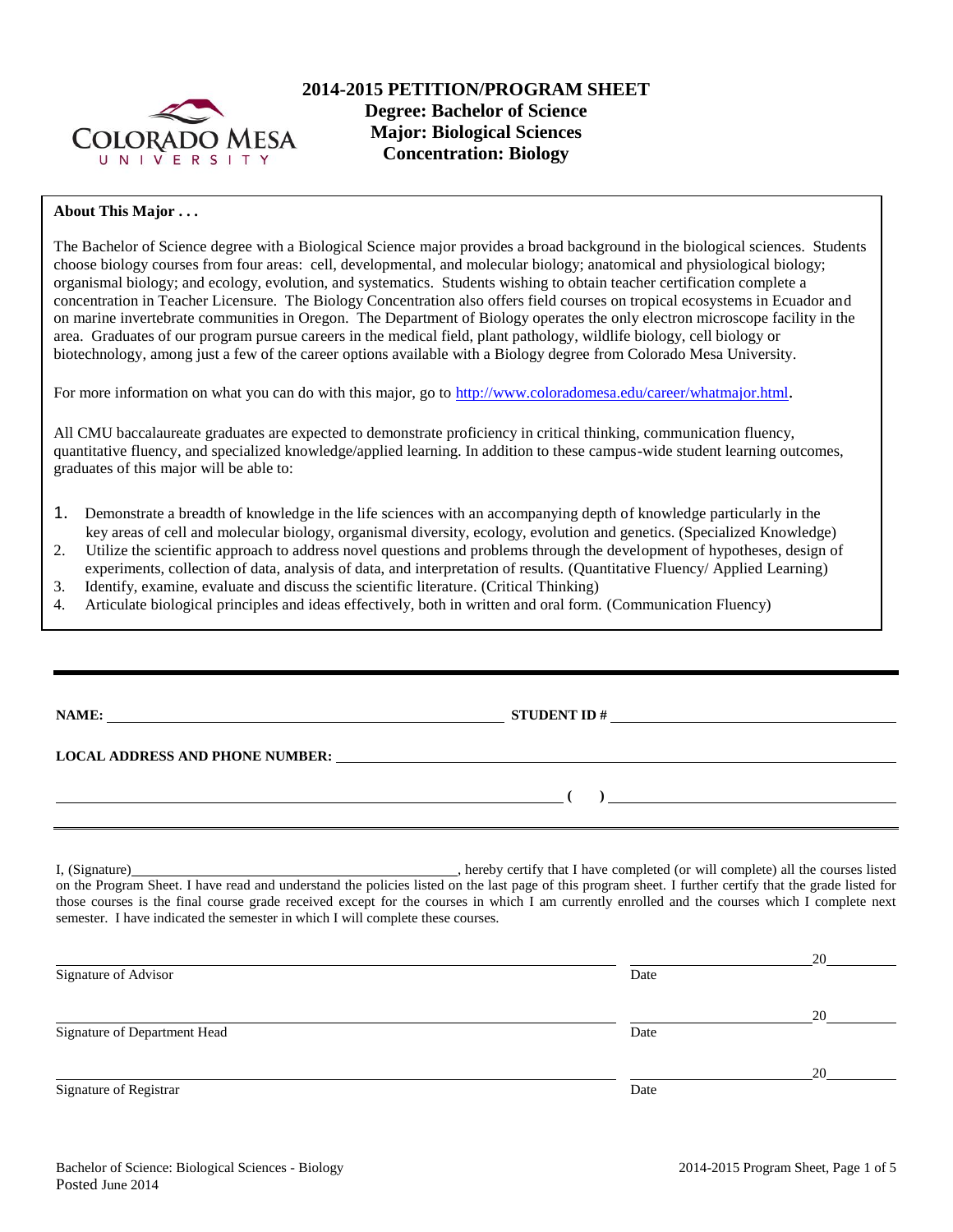### **Students should work closely with a faculty advisor when selecting and scheduling courses prior to registration.**

Degree Requirements:

- 120 semester hours total (Students must complete a minimum of 30 of the last 60 hours of credit at CMU, with at least 15 semester hours in major discipline courses numbered 300 or higher).
- 40 upper division credits (A minimum of 15 taken at the 300-400 course levels within the major at CMU).
- 2.0 cumulative GPA or higher in all CMU coursework
- A 2.5 GPA is required in the major courses. A "C" or higher is required in all major courses.
- Pre-collegiate courses (usually numbered below 100) cannot be used for graduation.
- A student must follow the CMU graduation requirements either from 1) the program sheet for the major in effect at the time the student officially declares a major; or 2) a program sheet for the major approved for a year subsequent to the year during which the student officially declares the major and is approved for the student by the department head. Because a program may have requirements specific to the degree, the student should check with the faculty advisor for additional criteria. It is the student's responsibility to be aware of, and follow, all requirements for the degree being pursued. Any exceptions or substitutions must be approved by the student's faculty advisor and Department Head.
- When filling out the program sheet a course can be used only once.
- See the "Undergraduate Graduation Requirements" in the for additional graduation information.

**GENERAL EDUCATION REQUIREMENTS** (31 semester hours) See the current catalog for a list of courses that fulfill the requirements below. If a course is on the general education list of options and a requirement for your major, you must use it to fulfill the major requirement and make a different selection within the general education requirement.

| Course No Title                                                                                                                                                                                                                |        | Sem.hrs Grade Term/Trns |
|--------------------------------------------------------------------------------------------------------------------------------------------------------------------------------------------------------------------------------|--------|-------------------------|
| <b>English</b> (6 semester hours, must receive a grade of "C" or better and<br>must be completed by the time the student has 60 semester hours.)<br><b>ENGL 111 English Composition</b><br><b>ENGL 112 English Composition</b> | 3<br>3 |                         |
| <b>Math:</b> MATH 113 or higher (3 semester hours, must receive a grade<br>of "C" or better, must be completed by the time the student has 60<br>semester hours.)                                                              |        |                         |
| MATH 113 College Algebra                                                                                                                                                                                                       | 4*     |                         |
| *3 credits apply to the General Ed requirements and 1 credit applies to<br>elective credit                                                                                                                                     |        |                         |
| <b>Humanities</b> (3 semester hours)                                                                                                                                                                                           |        |                         |

**Social and Behavioral Sciences** (6 semester hours)

**Natural Sciences** (7 semester hours, one course must include a lab) \_\_\_\_\_\_ \_\_\_\_ \_\_\_\_\_\_\_\_\_\_\_\_\_\_\_\_\_\_\_\_\_\_\_\_ \_\_\_\_ \_\_\_\_\_ \_\_\_\_\_\_\_\_

\_\_\_\_\_\_ \_\_\_\_ \_\_\_\_\_\_\_\_\_\_\_\_\_\_\_\_\_\_\_\_\_\_\_\_ \_\_\_\_ \_\_\_\_\_ \_\_\_\_\_\_\_\_ \_\_\_\_\_\_ \_\_\_\_ \_\_\_\_\_\_\_\_\_\_\_\_\_\_\_\_\_\_\_\_\_\_\_\_ \_\_\_\_ \_\_\_\_\_ \_\_\_\_\_\_\_\_

 $\_$   $\_$   $\_$   $\_$ 

**History** (3 semester hours)

**Fine Arts** (3 semester hours) \_\_\_\_\_\_ \_\_\_\_ \_\_\_\_\_\_\_\_\_\_\_\_\_\_\_\_\_\_\_\_\_\_\_\_ \_\_\_\_ \_\_\_\_\_ \_\_\_\_\_\_\_\_

| Course No Title                                             | Sem.hrs Grade Term/Trns |
|-------------------------------------------------------------|-------------------------|
| <b>OTHER LOWER DIVISION REQUIREMENTS (6 semester hours)</b> |                         |
| <b>Kinesiology</b> (3 semester hours)                       |                         |
| KINE 100 Health and Wellness                                |                         |
|                                                             |                         |
| KINA 1                                                      |                         |

**Applied Studies** (3 semester hours)

**FOUNDATION COURSES** (17 semester hours) Must receive a grade of "C" or better and should be completed by the end of the sophomore

\_\_\_\_\_\_ \_\_\_\_ \_\_\_\_\_\_\_\_\_\_\_\_\_\_\_\_\_\_\_\_\_\_\_\_ \_\_\_\_ \_\_\_\_\_ \_\_\_\_\_\_\_\_

| year.            |                                                           |   |  |
|------------------|-----------------------------------------------------------|---|--|
| <b>BIOL</b> 105  | <b>Attributes of Living Systems</b>                       | 3 |  |
| <b>BIOL 105L</b> | <b>Attributes of Living Systems</b>                       |   |  |
|                  | Lab                                                       |   |  |
|                  | CHEM 131* General Chemistry                               |   |  |
|                  | CHEM 131L* General Chemistry Lab                          |   |  |
|                  | CHEM 132* General Chemistry                               |   |  |
|                  | CHEM 132L* General Chemistry Lab                          |   |  |
|                  |                                                           |   |  |
| <b>STAT 200</b>  | Probability and Statistics                                | 3 |  |
| OR               |                                                           |   |  |
|                  | *MATH 146 Calculus for Biological Sciences 3              |   |  |
|                  | *If MATH 146 is taken, 2 credits apply to elective credit |   |  |
|                  |                                                           |   |  |

### **BIOLOGICAL SCIENCES MAJOR REQUIREMENTS**

(48 semester hours) A 2.5 GPA is required in the major courses. A "C" or better is required in all major courses.

#### **Required Core Courses** (18 semester hours)

| <b>BIOL</b> 106  | Principles of Animal Biology    | 3 |  |
|------------------|---------------------------------|---|--|
| <b>BIOL 106L</b> | Principles of Animal Biology    |   |  |
|                  | Lab                             |   |  |
| <b>BIOL</b> 107  | Principles of Plant Biology     |   |  |
| <b>BIOL 107L</b> | Principles of Plant Biology Lab |   |  |
| <b>BIOL 208</b>  | Ecology and Evolution           |   |  |
| <b>BIOL 208L</b> | Ecology and Evolution Lab       |   |  |
| <b>BIOL 301</b>  | Principles of Genetics          |   |  |
| <b>BIOL 301L</b> | Principles of Genetics Lab      |   |  |
| <b>BIOL 483</b>  | <b>Senior Thesis</b>            |   |  |
|                  |                                 |   |  |

**Required Related Study Area** (10 semester hours) Should be

|  | <b>Inequired Included Brudy Triba</b> (10 Scribster Hours) Briound be |   |  |
|--|-----------------------------------------------------------------------|---|--|
|  | completed by the end of the sophomore year.                           |   |  |
|  | PHYS 111 <sup>*</sup> General Physics                                 |   |  |
|  | PHYS 111L* General Physics Lab                                        |   |  |
|  | PHYS 112 <sup>*</sup> General Physics                                 | 4 |  |
|  | PHYS 112L* General Physics Lab                                        |   |  |
|  |                                                                       |   |  |

\* A higher level subject may be taken in the same category with advisor approval.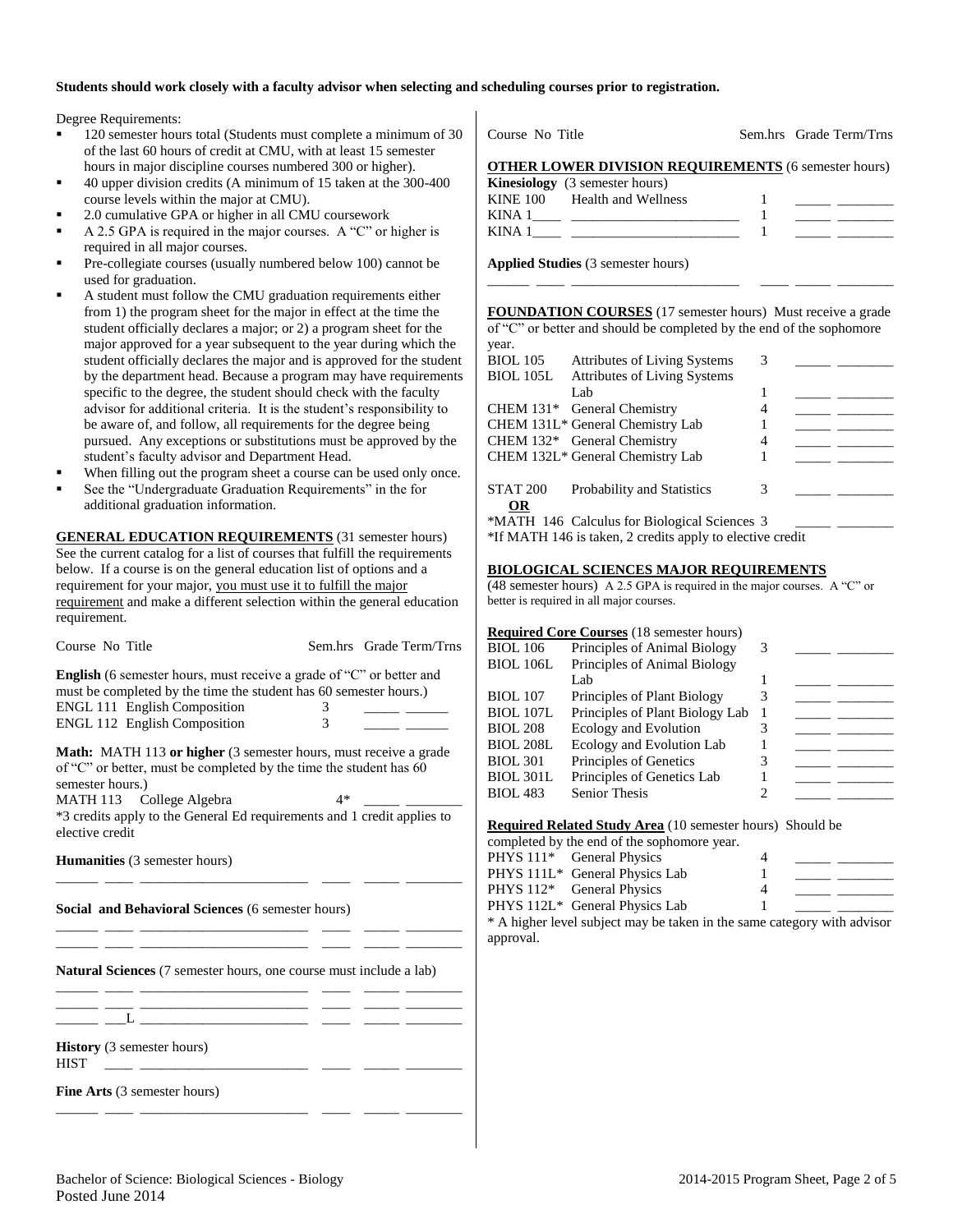| Course No Title                                                                                                | Sem.hrs Grade Term/Trns | Course No Title           |                                                                           | Sem.hrs Grade Term/Trns |
|----------------------------------------------------------------------------------------------------------------|-------------------------|---------------------------|---------------------------------------------------------------------------|-------------------------|
| <b>Additional Biology Courses</b> (20 semester hours) At least 50% must be                                     |                         |                           |                                                                           |                         |
| at the 300 level or above. Courses must be selected from three of the                                          |                         |                           |                                                                           |                         |
| following four areas: (1) Cell, Developmental, and Molecular; (2)                                              |                         |                           |                                                                           |                         |
| Organismal; (3) Anatomical and Physiological; (4) Ecology, Evolution,                                          |                         |                           |                                                                           |                         |
| and Systematics. At least ONE of the following must be included:<br>BIOL 302, BIOL 341/341L, OR BIOL 421/421L. |                         |                           |                                                                           |                         |
|                                                                                                                |                         |                           | Category 4: Ecology, Evolution and Systematics                            |                         |
| Category 1: Cellular, Developmental and Molecular                                                              |                         |                           |                                                                           |                         |
|                                                                                                                |                         |                           |                                                                           |                         |
|                                                                                                                |                         |                           |                                                                           |                         |
|                                                                                                                |                         |                           |                                                                           |                         |
|                                                                                                                |                         |                           |                                                                           |                         |
|                                                                                                                |                         |                           |                                                                           |                         |
| Category 2: Organismal                                                                                         |                         |                           |                                                                           |                         |
|                                                                                                                |                         |                           | <b>ELECTIVES</b> (18 semester hours) (All college level courses appearing |                         |
|                                                                                                                |                         |                           | on your final transcript not listed above that will bring your total      |                         |
|                                                                                                                |                         |                           | semester hours to 120 hours, including 40 upper-division credit hours.)   |                         |
|                                                                                                                |                         |                           | Up to 24 upper-division hours may be needed.                              |                         |
| Category 3: Anatomical and Physiological                                                                       |                         | *MATH 113 College Algebra |                                                                           |                         |
|                                                                                                                |                         |                           | <u> 22 marca - Antonio Alemania, amerikan persoa (h. 1882).</u>           |                         |
|                                                                                                                |                         |                           |                                                                           |                         |
|                                                                                                                |                         |                           |                                                                           |                         |
|                                                                                                                |                         |                           |                                                                           |                         |
|                                                                                                                |                         |                           |                                                                           |                         |
|                                                                                                                |                         |                           |                                                                           |                         |
|                                                                                                                |                         |                           |                                                                           |                         |
|                                                                                                                |                         |                           |                                                                           |                         |

#### **Additional Biology Courses (20 semester hours minimum) At least 50% must be at the 300 level above. Courses must be selected from three of the following four areas:**

Category 1: Cellular, Developmental and Molecular †BIOL 302 Cellular Biology (3) BIOL 310/310L Developmental Biology and Lab (3) / (2) BIOL 343 Immunology (3) BIOL 344/344L Forensic Molecular Biology and Lab (3) / (1) BIOL 371L Lab Investigations in Cellular and Molecular Biology (3) BIOL 425 Molecular Genetics (3) BIOL 442 Pharmacology (3) CHEM 315/315L Biochemistry and Lab (3) / (1)

Category 2: Organismal

BIOL 250/250L Intro to Microbiology and Lab (3) / (2) BIOL 322/322L Plant Identification and Lab (2) / (2) BIOL 331/331L Insect Biology and Lab (3) / (2) BIOL 333 Marine Biology (3) BIOL 335/335L Invertebrate Zoology and Lab (3) / (1) BIOL 336 Fish Biology (3) BIOL 350/350L Microbiology and Lab (3) / (1) BIOL 411/411L Mammalogy and Lab  $(3) / (1)$ BIOL 412/412L Ornithology and Lab (3) / (1) BIOL 413/413L Herpetology and Lab (3) / (1) BIOL 416/416L Ethology and Lab (3) / (1) BIOL 431/431L Animal Parasitology and Lab (3) / (1) BIOL 433 Marine Invertebrate Communities (3) BIOL 450/450L Mycology and Lab (3) / (2)

Category 3: Anatomical and Physiological BIOL 209/209L Human Anatomy & Physiology I and Lab (3) / (1) BIOL 210/210L Human Anatomy & Physiology II and Lab (3) / (1) BIOL 241 Pathophysiology (4) †BIOL 341/341L General Physiology and Lab (3) / (1) BIOL 342/342L Histology and Lab  $(2) / (2)$ BIOL 409/409L Gross and Developmental Human Anatomy (2) / (2) BIOL 410/410L Human Osteology and Lab (3) / (1) †BIOL 421/421L Plant Physiology and Lab (3) / (1) BIOL 423/423L Plant Anatomy and Lab (3) / (2) BIOL 426/426L Intro to Electron Microscopy and Lab (2) / (2) BIOL 441 Endocrinology (3)

Category 4: Ecology, Evolution, and Systematics BIOL 211/211L Ecosystem Biology and Lab (4) / (1) BIOL 315 Epidemiology (3) BIOL 320 Plant Systematics (3) BIOL 321/321L Taxonomy of Grasses and Lab (2) / (2) BIOL 403 Evolution (3) BIOL 405/405L Adv. Ecological Methods and Lab (3) / (2) BIOL 406 Plant-Animal Interactions (3) BIOL 407 Tropical Field Biology (5) BIOL 408 Desert Ecology (3) BIOL 414/414L Aquatic Biology and Lab (3) / (1) BIOL 415 Tropical Ecosystems (2) BIOL 418/418L Wildlife Management and Lab (3) / (2)

† At least one of these lecture/lab courses must be included.

NOTE: Topics courses (BIOL 196/296/396/496) may not be used as Additional Biology Courses but must be used for elective credit.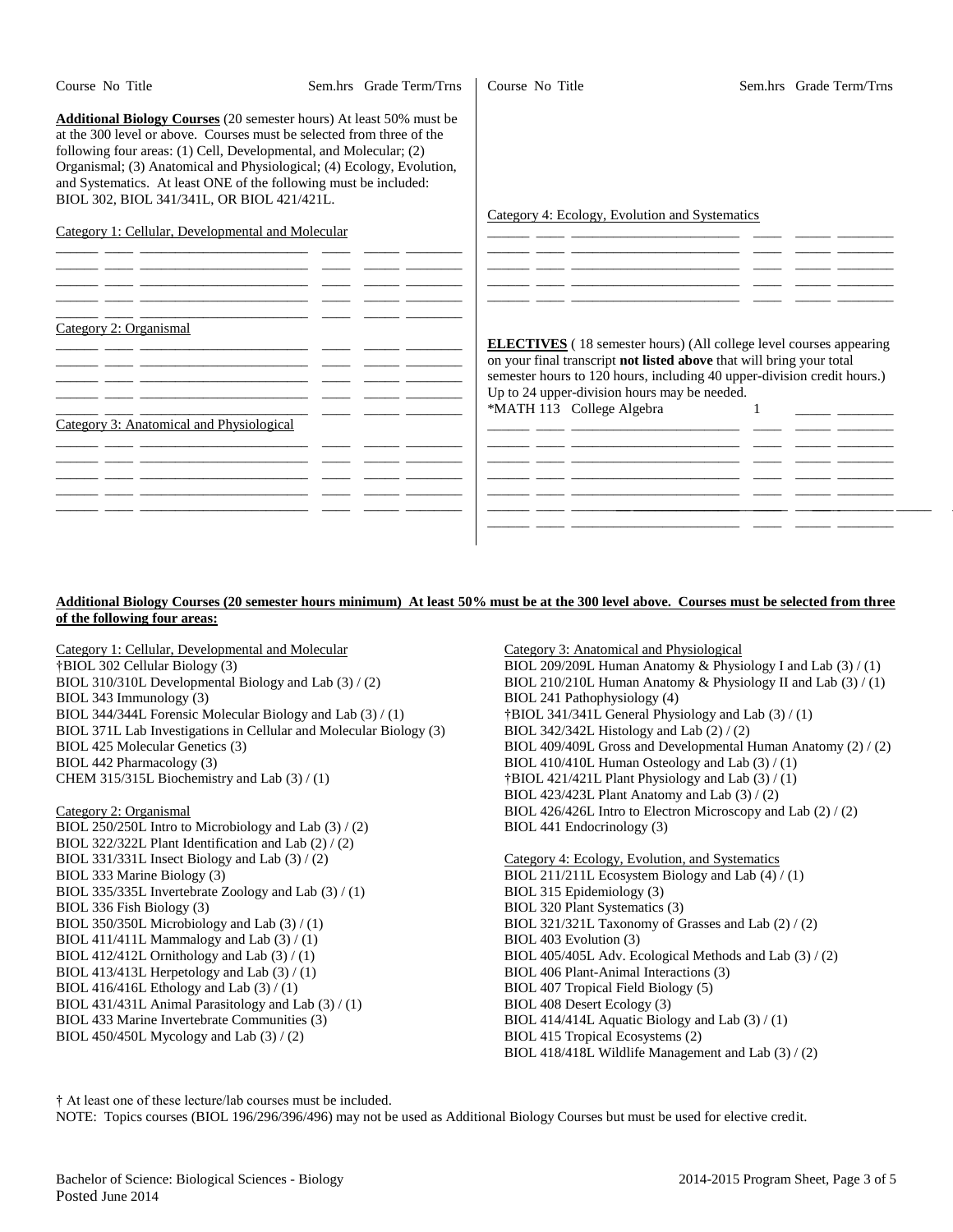# **SUGGESTED COURSE SEQUENCING FOR A MAJOR IN BIOLOGICAL SCIENCES – BIOLOGY**

This is a recommended sequence of course work. Certain courses may have prerequisites or are only offered during the Fall or Spring semesters. It is the student's responsibility to meet with the assigned advisor and check the 2 year course matrix on the Colorado Mesa website for course availability.

 $\mathbf{r}$ 

 $\Gamma$ 

|                      |                                     |              | <b>FRESHMAN YEAR</b>               |                                         |                |
|----------------------|-------------------------------------|--------------|------------------------------------|-----------------------------------------|----------------|
| <b>Fall Semester</b> |                                     | <b>Hours</b> | <b>Spring Semester</b>             |                                         | <b>Hours</b>   |
| <b>BIOL</b> 105      | <b>Attributes of Living Systems</b> |              | <b>BIOL</b> 106                    | Principles of Animal Biology            | 3              |
| BIOL 105L            | Attributes of Living Systems Lab    |              | <b>BIOL 106L</b>                   | Principles of Animal Biology Lab        |                |
| <b>CHEM 131</b>      | General Chemistry                   | 4            | <b>CHEM 132</b>                    | General Chemistry                       | $\overline{4}$ |
| CHEM 131L            | General Chemistry Lab               |              | CHEM 132L                          | General Chemistry Lab                   |                |
| <b>MATH 113*</b>     | College Algebra                     | 4            | <b>MATH 146*</b>                   | Calculus for Biological Sciences (5) or |                |
| <b>KINE 100</b>      | <b>Health and Wellness</b>          |              | <b>STAT 200</b>                    | Probability and Statistics (3)          | $3-5$          |
| <b>KINA</b>          | Activity                            |              | <b>General Education Fine Arts</b> |                                         | $\overline{3}$ |
|                      |                                     | 15           |                                    |                                         | 15-17          |

**\***Professional schools (medical, veterinary, dental) may require one or two semesters of calculus. Math 151 and 152 will fulfill the MATH requirement.

# **SOPHOMORE YEAR**

| <b>Fall Semester</b> |                                             | <b>Hours</b> | <b>Spring Semester</b>           |                                 | <b>Hours</b>   |
|----------------------|---------------------------------------------|--------------|----------------------------------|---------------------------------|----------------|
| <b>BIOL</b> 107      | Principles of Plant Biology                 |              | <b>BIOL 208</b>                  | Ecology and Evolution           |                |
| BIOL 107L            | Principles of Plant Biology Lab             |              | <b>BIOL 208L</b>                 | Ecology and Evolution Lab       |                |
| <b>PHYS</b> 111      | General Physics (or higher)                 | 4            | <b>PHYS</b> 112                  | General Physics (or higher)     | $\overline{4}$ |
| PHYS <sub>111L</sub> | General Physics Lab (or higher)             |              | PHYS 112L                        | General Physics Lab (or higher) |                |
| <b>ENGL 111</b>      | <b>English Composition</b>                  |              | <b>ENGL 112</b>                  | <b>English Composition</b>      | $\mathcal{R}$  |
|                      | General Education Social/Behavioral Science |              | <b>General Education History</b> |                                 | 3              |
|                      |                                             |              |                                  |                                 |                |

|                      |                               |              | <b>JUNIOR YEAR</b>                          |                |
|----------------------|-------------------------------|--------------|---------------------------------------------|----------------|
| <b>Fall Semester</b> |                               | <b>Hours</b> | <b>Spring Semester</b>                      | <b>Hours</b>   |
|                      | BIOL XXX (selected from list) |              | BIOL XXX (selected from list)               |                |
| <b>BIOL 301</b>      | Principles of Genetics        |              | <b>General Education Humanities</b>         |                |
| BIOL 301L            | Principles of Genetics        |              | General Education Social/Behavioral Science | 3              |
| Electives*           |                               |              | Electives*                                  | $\overline{3}$ |
| <b>KINA</b>          | Activity                      |              |                                             | 16             |
|                      |                               | 15           |                                             |                |

# **SENIOR YEAR**

| <b>Fall Semester</b>                     | <b>Hours</b> | <b>Spring Semester</b>                     | <b>Hours</b> |
|------------------------------------------|--------------|--------------------------------------------|--------------|
| BIOL XXX (selected from list)            |              | <b>BIOL 483</b><br><b>Senior Thesis</b>    |              |
| <b>General Education Natural Science</b> |              | General Education Natural Science with Lab | 4            |
| <b>General Education Applied Studies</b> |              | Electives*#                                | $6 - 8$      |
| $Electives*#$                            |              |                                            | $12 - 14$    |
|                                          | 15           |                                            |              |

**\*** It is strongly recommended that all electives be upper division.

**#** Professional schools (medical, veterinary, dental) may require one or two semesters of organic chemistry, which may be taken to fulfill part of the electives.